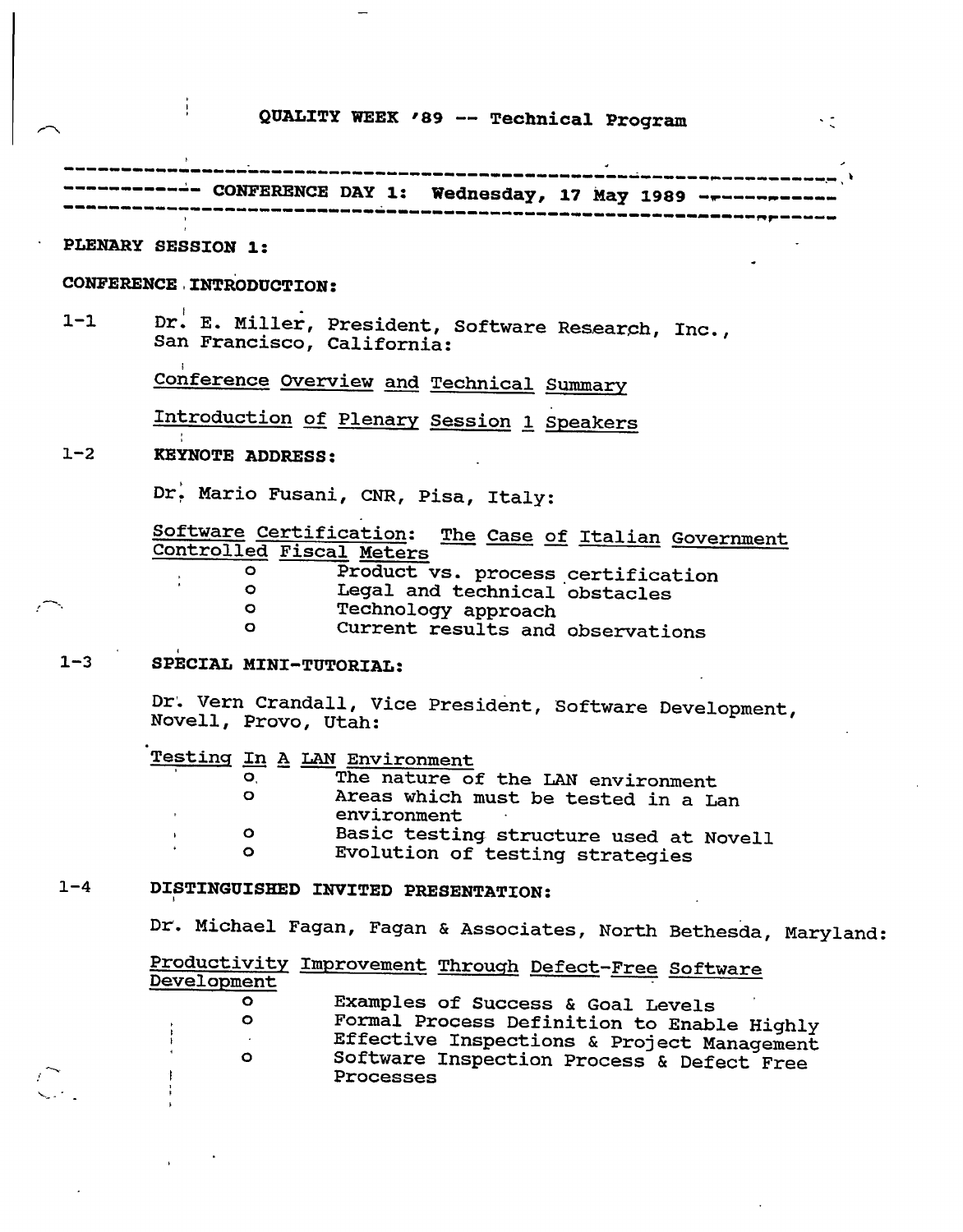#### **TECHNICAL TRACK, SESSION 2A:**

2A-1 Mr. Bill Bently, Staff Research Engineer, Miles Laboratories, Mishawaka, Indiana:

Ct Coverage: An Initial Evaluation

|  | Definition of Ct used |  |  |
|--|-----------------------|--|--|
|  | .                     |  |  |

- o Alternative path characterizations
- o Description of Application<br>componenties discovered
- o anomalies discovered<br>complications for the
- Implications for the future

2A-2 Mt. Rodger Drabick, Manager, Quality Management Services, Eastman Kodak Company, Rochester, New York:

Strategies For Testing Large, Complex Systems

| 0 |  | Unique risks of large systems | - , - - - - - - - |  |
|---|--|-------------------------------|-------------------|--|
|   |  |                               |                   |  |

o Strategies to use to minimize those risks<br>O How to get the most offective testing with How to get the most effective testing within time and budget constraints

 $\sim$  7.

 $\mathcal{L}^{\mathcal{A}}$ 

2A-3 Mr. Rem Caner, President, Human Interface Technologies, Foster City, California:

> Bug Tracking Systems for Consumer Software<br>O Benefits, risks, data manag o Benefits, risks, data management strategies<br>o "Model" problem tracking system o 1999 "Model" problem tracking system<br>O 11 Interpersonal political techni Interpersonal, political, technical aspects

2A-4 Mr. John Kelly, Member Technical Staff, Jet Propulsion Labs, CIT, Pasadena, California:

| Results |   |                 | Formal Inspection Review Techniques: Experience & |  |
|---------|---|-----------------|---------------------------------------------------|--|
|         | O | Propulsion Labs | Definition of inspection process at Jet           |  |
|         | Ο | techniques      | Tailoring of processes from other review          |  |
|         | O |                 | Data collected; results; lessons learned          |  |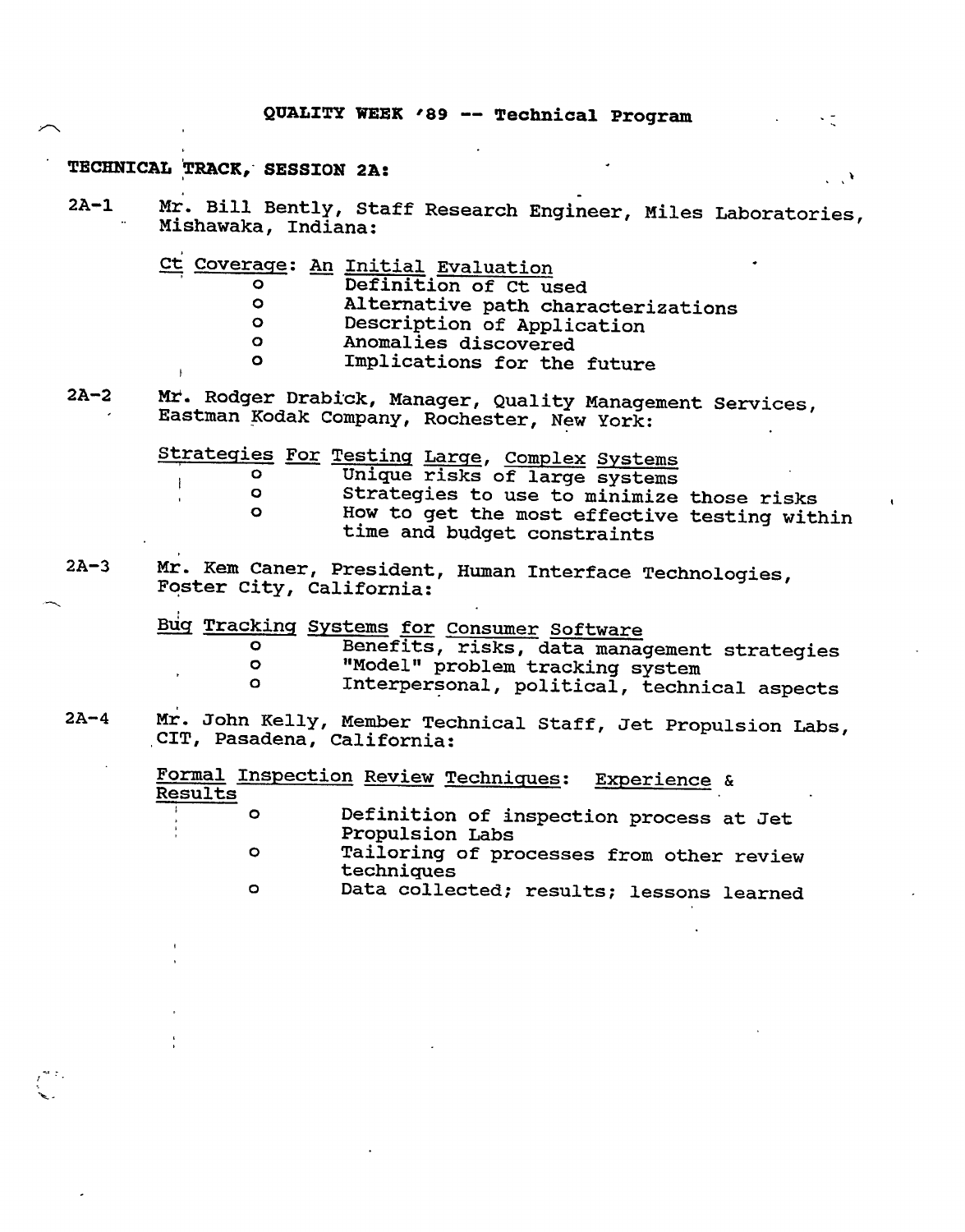|  |  |  |  | QUALITY WEEK '89 -- Technical Program |  |
|--|--|--|--|---------------------------------------|--|
|--|--|--|--|---------------------------------------|--|

### **MANAGEMENT TRACK, SESSION 2B:**

 $\mathbf{I}$ 

ï

 $\ddot{\phantom{a}}$ 

| $2B-1$ |                                                             | Ms. Joan Allen, Bank of Montreal, Montreal, Canada:                                                                                                                                      |
|--------|-------------------------------------------------------------|------------------------------------------------------------------------------------------------------------------------------------------------------------------------------------------|
|        | O.<br>$\bullet$<br>$\circ$                                  | Confidence/Risk As A Determinant of Testing Strategy<br>Less-than-full testing strategies<br>Selecting an economic testing strategy<br>Turning the component activities of QA<br>testing |
| $2B-2$ | California:                                                 | Dr. Dick Johnson, Trident Logical Systems, Cupertino,                                                                                                                                    |
|        | $\bullet$<br>O<br>$\bullet$<br>$\circ$                      | Cost Effectiveness of Software Quality Assurance<br>Terms of Investment<br><b>Risk Management</b><br>Downside<br>Quality Control                                                         |
| $2B-3$ | Cupertino, California:                                      | Mr. Keith Stobie and Ms. Mary Alexander, Tandem Computers,                                                                                                                               |
|        | Software Testing at Tandem<br>$\circ$<br>$\circ$<br>$\circ$ | Quality Assurance Process<br>Quality Assurance Tools<br>Metrics                                                                                                                          |
| $2B-4$ |                                                             | Mr. Doug Hoffman, Maspar, Santa Clara, California:                                                                                                                                       |
|        | $\circ$<br>$\circ$<br>$\circ$<br>$\circ$ $\cdot$            | Managing Technological Changes: Setting Your Horizons.<br>Identifying the scope of changes<br>The role of Quality Standards<br>Goal setting<br>Typical management problems               |
| $2B-5$ | California:                                                 | Mr. Lewis Bass, The Kairos Company, Mountain View,                                                                                                                                       |
|        | $\circ$<br>$\mathbf{o}$<br>$\bullet$                        | Software System Safety and Liability Prevention<br>Legal aspects of software failures<br>Software system safety engineering principles<br>Law of products liability                      |
|        |                                                             |                                                                                                                                                                                          |
|        |                                                             |                                                                                                                                                                                          |

 $\frac{1}{2}$ 

 $\mathcal{L}^{\mathcal{A}}$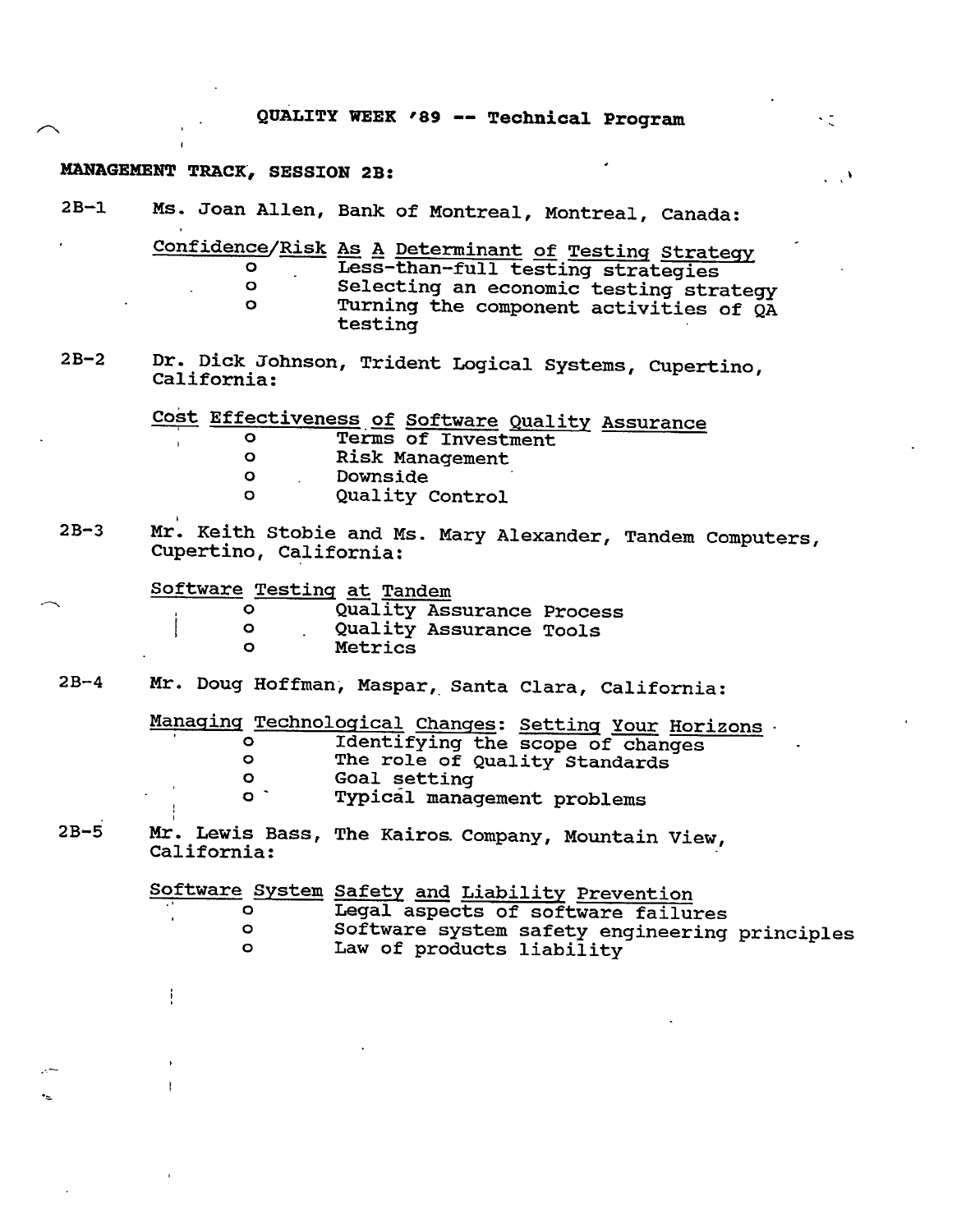# **QUALITY WEEK '89 -- Technical Program**

 $\boldsymbol{\cdot}$  $\sim$   $\sim$ 

 $\frac{1}{3}$ 

|        | ------- CONFERENCE DAY 2: Thursday, 18 May 1989                                                                   |
|--------|-------------------------------------------------------------------------------------------------------------------|
|        |                                                                                                                   |
|        | TECHNICAL TRACK, SESSION 3A:                                                                                      |
|        |                                                                                                                   |
| $3A-1$ | Special Invited 1/2-Day Tutorial: Mr. Rudy Regner, Software<br>Testing Company, Frederick, Maryland:              |
|        | Quality Assurance for Real-time Software Systems<br>Defining Software Quality for Real-time<br>$\circ$<br>systems |
|        | Simulators and testing environments<br>$\bullet$<br>Quality assurance of fault-tolerant systems<br>$\bullet$      |
|        |                                                                                                                   |
|        | MANAGEMENT TRACK, SESSION 3B:                                                                                     |
| $3B-1$ | Ms; Alka Shah, Consultant, Alameda, California:                                                                   |
|        | Art of Successful Test Plan                                                                                       |
|        | What is needed in a test plan<br>O                                                                                |
|        | Test plan - a project management tool<br>$\circ$                                                                  |
|        | Role test plan plays in the entire project<br>$\bullet$                                                           |
|        | Evolution of Testing Strategies<br>$\circ$                                                                        |
| $3B-2$ | Mr. Peter Morse, Microsoft, Redmond, Washington:                                                                  |
|        | Code Coverage -- Theory Vs. Practice                                                                              |
|        | Overview of current coverage theory<br>$\circ$                                                                    |
|        | Application of theory in a time constrained<br>$\cdot$ O<br>world                                                 |
|        | Approaches to implementing code coverage<br>$\bullet$                                                             |
|        |                                                                                                                   |
| $3B-3$ | Mr. Bob Cagle, NCR, Mountain View, California:                                                                    |
|        | A Practitioner's Approach To Test Coverage                                                                        |
|        | How did we get into test coverage?<br>$\circ$                                                                     |
|        | What problems were encountered?<br>$\circ$                                                                        |
|        | The promise vs. the reality.<br>$\circ$                                                                           |
|        | The "big switch!"<br>$\bullet$                                                                                    |
|        | What's next?<br>$\circ$                                                                                           |
| $3B-4$ | Mr. Richard Robinson, System Test Manager, Relational<br>Technology, Inc., Emeryville, California:                |
|        | Microcomputer Automation Support of Mainframe Testing                                                             |
|        | Significant automation possible with micros,<br>$\circ$                                                           |
|        | while waiting for mainframe tools.                                                                                |
|        | Planning and preparation with PC tools.<br>o                                                                      |
|        | Risk assessment and defect tracking using<br>$\circ$<br>micro databases.                                          |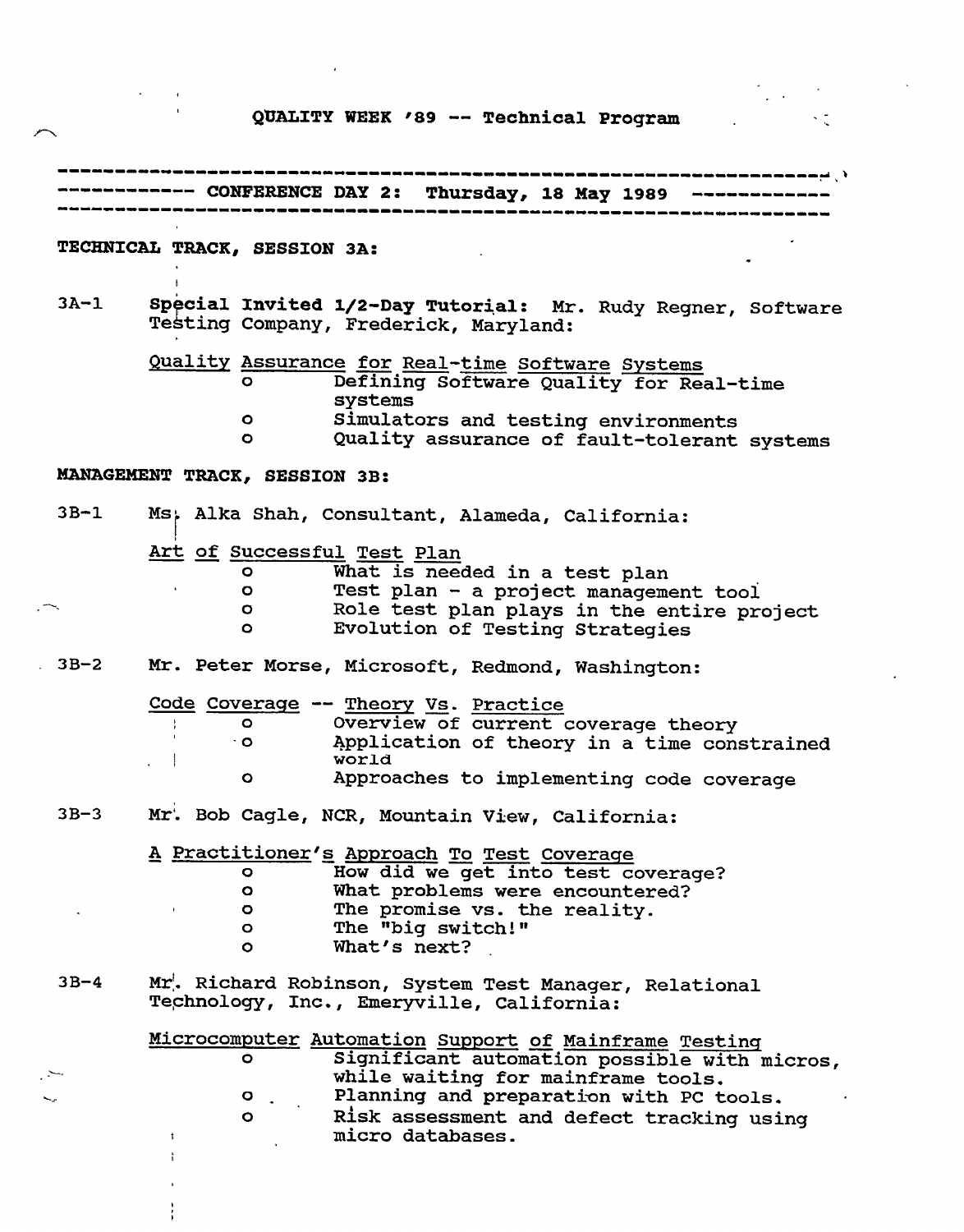#### **QUALITY WEEK ,89 -- Technical Program**

3B-5 Mr. J. Cris Miller, President, J. Cris Miller & Associates, LaGrange, Illinois:

> Form, Functionality and Anomalies - Testing In A Re-Engineering Mode

o Software Engineering (development responds to user wish lists as well as uneven expectations of computing potential. o Software Re-Engineering (maintenance) addresses mature users unwilling as well as unable to make such compensations. o Testings must exploit a full spectrum of models, tools, and strategies.

#### **VENDOR PRESENTATIONS, SESSION 3C**

÷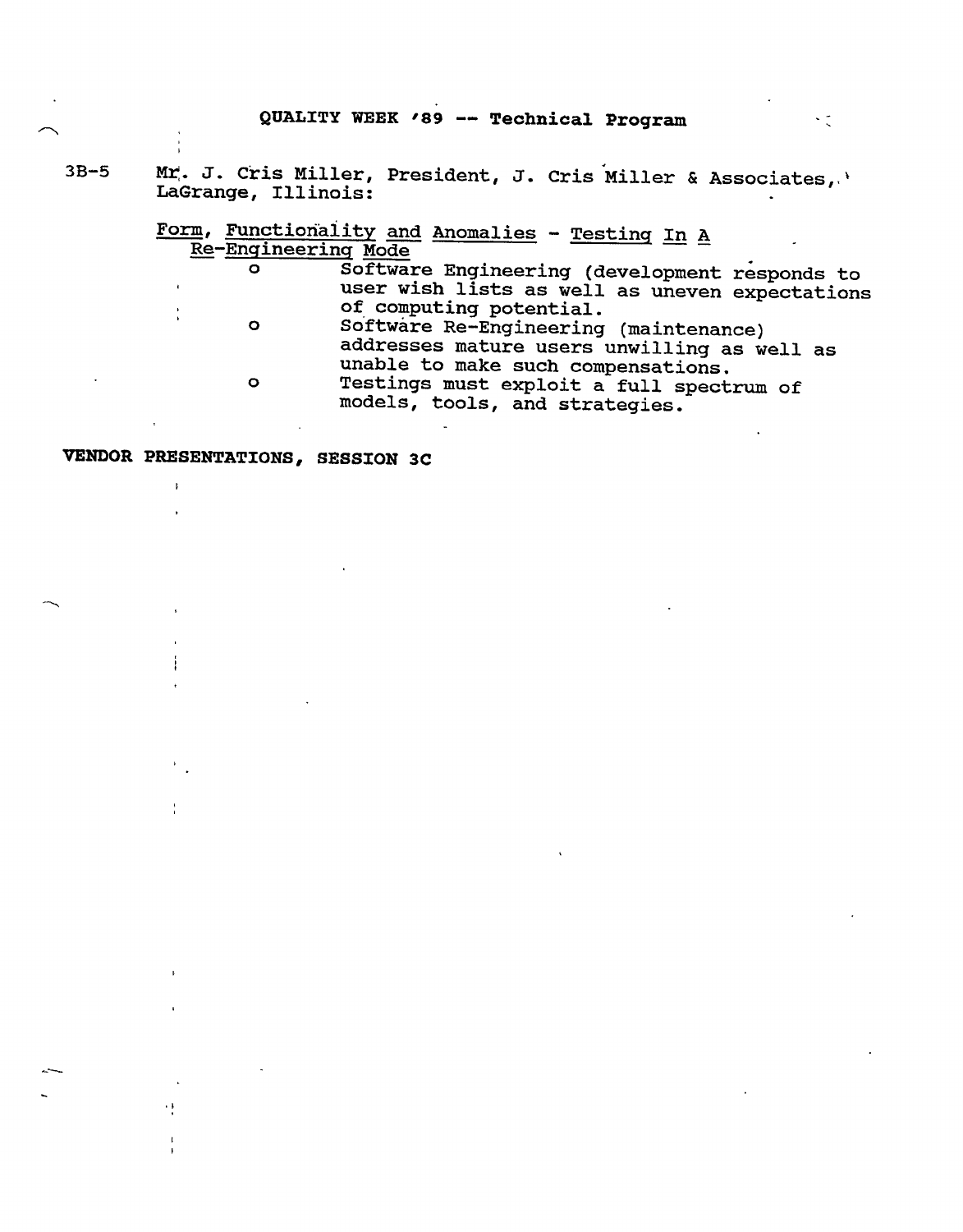$\sim$ 

 $\frac{1}{2}$ 

 $\mathcal{L}_{\mathcal{L},\mathcal{L}}$ 

#### TECHNICAL TRACK, SESSION 4A:

4A-1 Ms. Antonia Bertolino, CNR, Pisa, Italy:

|        | $\circ$<br>$\bullet$<br>$\bullet$<br>$\bullet$                | Software Certification: The Ongoing Experience of Italian<br>Government Controlled Fiscal Meters<br>Concept of software certification remains<br>ambiquous<br>Survey of possible scenarios<br>Real-world experience in external software<br>validation<br>The methodology in practice |
|--------|---------------------------------------------------------------|---------------------------------------------------------------------------------------------------------------------------------------------------------------------------------------------------------------------------------------------------------------------------------------|
| $4A-2$ |                                                               | Dr. Edward Miller, Software Research, Inc.                                                                                                                                                                                                                                            |
|        | O.<br>$\bullet$<br>$\bullet$<br>$\circ$<br>$\Omega$           | Industrial Software Quality Practice -- An Assessment<br>Multi-Filter Approach<br>Regulatory Requirements<br>Emerging Standards: Industry & Government<br>The Software Liability Question<br>The Next 10 Years                                                                        |
| $4A-3$ |                                                               | Mr. Dennis Allison, Stanford University, Palo Alto, California:                                                                                                                                                                                                                       |
|        | $\circ$<br>$\bullet$<br>$\circ$                               | Introduction To Theory Of Source Language Testing<br>What's possible/What's not<br>Implications and applications<br>Prospects for the future                                                                                                                                          |
| $4A-4$ |                                                               | Ms. Irene Wong, Jet Propulsion Labs, CIT, Pasadena, California:                                                                                                                                                                                                                       |
|        | <b>Test Documentation</b><br>$\circ$<br>$\bullet$<br>$\Omega$ | Application Of Expert System And Hypertext Technologies Of<br>Generating a tailored system master test plan<br>Learning lessons from actual implementation<br>Techniques utilized to apply new technologies<br>and overall effectiveness                                              |

4A-5 Mr. Greg Pope, Tiburon Systems, San Jose, California:

Computer Aided Software Testing

#### **VENDOR PRESENTATIONS, SESSION 3C**

 $\sim$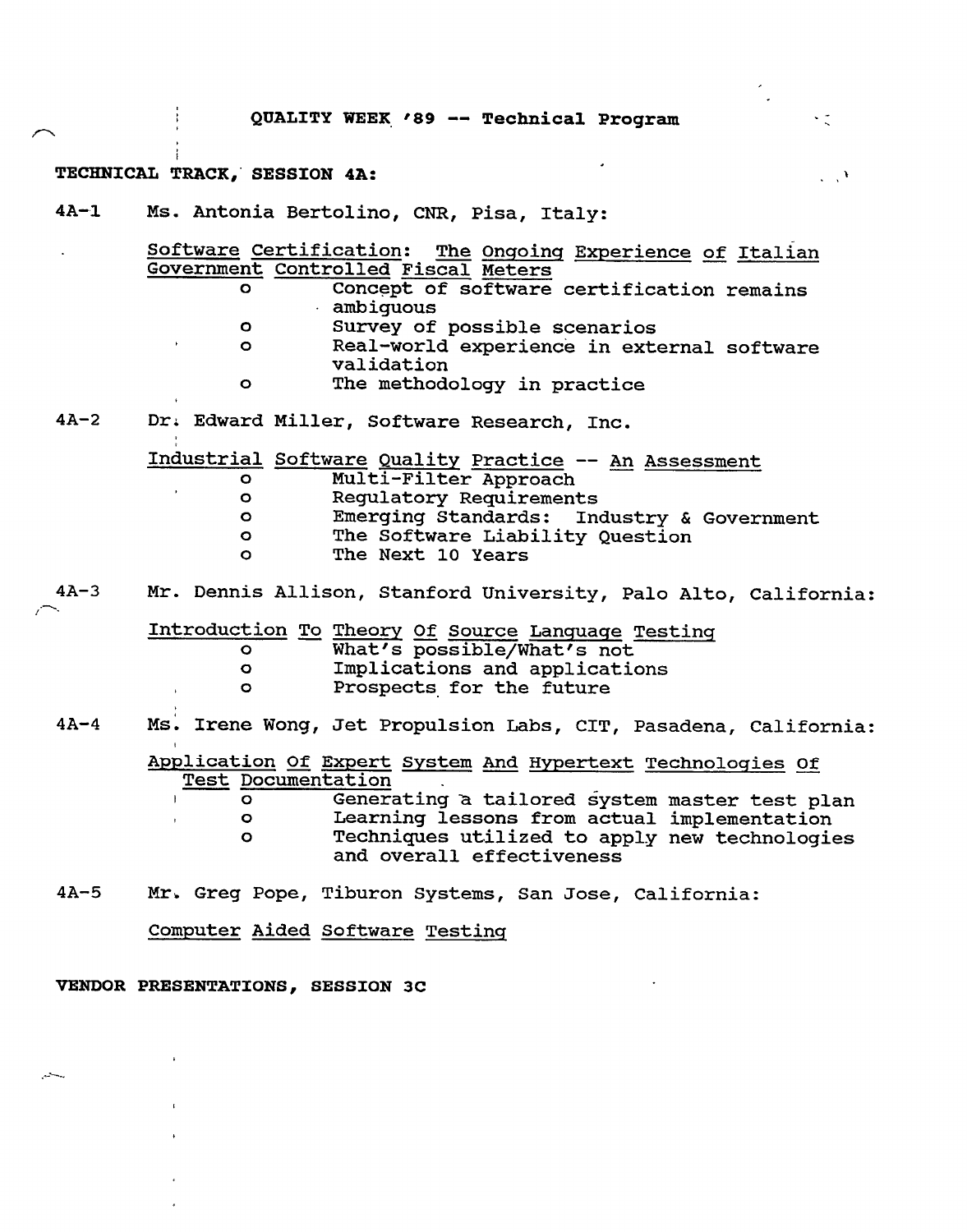#### **QUALITY WEEK '89 -- Technical Program**

一下で

**CONFERENCE DAY 3: Friday, 19 May 1989**   $\mathbb{R}$ **PLENARY SESSION 5:**  SESSION THEME: CHOOSING THE RIGHT TEST STRATEGIES 5-1 Mr. Danny Exon, Software Research, Inc., San Francisco, California: Picking the Right Software Tools<br>o Availability, fu o Availability, functionality<br>o What's important o What's important o Benefit cost justification Payback experience 5-2 Mr. Rudy Regner, Software Testing Company, Frederick, Maryland: Functional vs. Structural Testings o Effect of CASE on requirements<br>o Testing functional requirements Testing functional requirements vs. testing case paths Tradeoff analysis  $\circ$ o Determining which strategy is best Case studies 5-3 Mr. Dan Zimmerman, Software Research, Inc., San Francisco, California:

> Optimizing Corporate Quality -- The High-Tech Approach o Corporate quality goals<br>0 Forms of corporate OA st o Forms of corporate QA structure<br>O What works vs. what doesn't work o What works vs. what doesn't work.<br>O Case studies Case studies

#### **PANEL SESSION:**

5-4 Drt Edward Miller, Software Research, Inc. Mr. Bill Bently, Miles Labs Mr. Dan Zimmerman, Software Research, Inc.